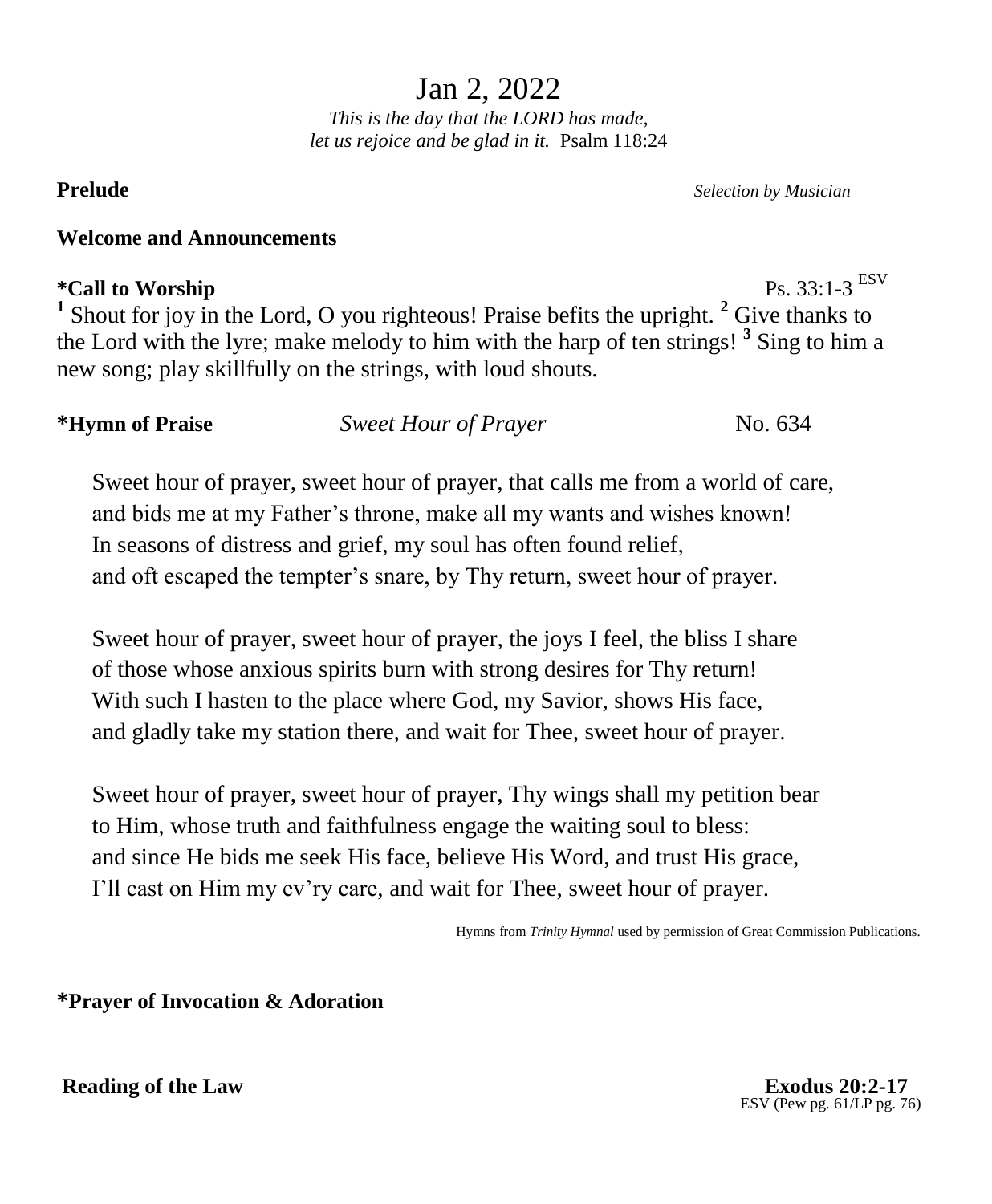## **Prayer of Confession**

Our Eternal God and merciful Father, we humble ourselves before your great majesty against which we have frequently and grievously sinned. We acknowledge that we deserve nothing less than eternal death. We are unclean before you. We continually transgress your commandments; failing to do what you have commanded and doing that which you have expressly forbidden. We all like sheep have gone astray; we have turned everyone to his own way. We acknowledge our waywardness and repent for all our sins. We confess to our humiliation and to the praise of your mercy that our transgressions are innumerable, and that our debt is so great that we cannot even begin to repay. We are not worthy to be called your children, nor to lift up our eyes heavenward to you in prayer.

Nevertheless, O Lord God and gracious Father, we know that you do not desire the death of the sinner, but rather that he should turn to you and live; we know that your mercy toward those who turn to you is infinite; and so we take courage to call upon you from the depths of our hearts, trusting in our mediator Jesus Christ, the Lamb of God who takes away the sin of the world. Forgive all our sins for Christ's sake. Have compassion upon us in our infirmities. Wash us in his blood so that we may become clean and white as snow. Cover us with His innocence and righteousness, for the glory of Your Name. Deliver our understanding from all blindness, and our hearts from all willfulness and rebellion. Through Jesus Christ our Lord. Amen.

# **Assurance of Pardoning Grace**

<sup>4</sup> For the word of the Lord is upright, and all his work is done in faithfulness.<sup>5</sup> He loves righteousness and justice; the earth is full of the steadfast love of the Lord.

 $Ps. 33:4-5$ <sup>ESV</sup>

| Psalm 100<br>*Hymn of Thanksgiving | No. 1 |
|------------------------------------|-------|
|------------------------------------|-------|

All people that on earth do dwell, sing to the Lord with cheerful voice; him serve with fear, his praise forth-tell, come ye before him and rejoice.

The Lord ye know is God indeed; without our aid he did us make; We are His folk, He doth us feed, and for His sheep He doth us take.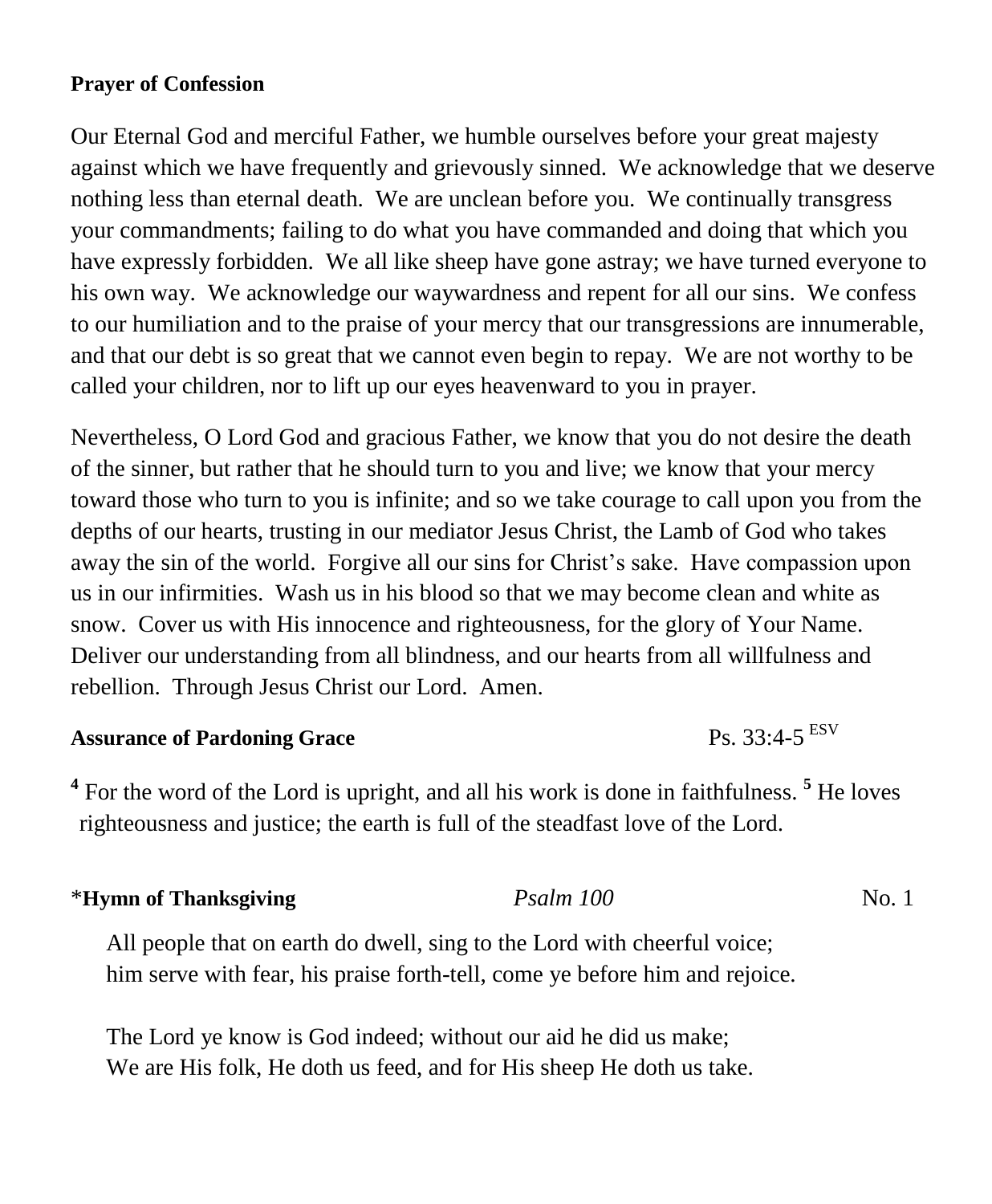O enter then his gates with praise, approach with joy his courts unto; Praise, laud, and bless his name always, for it is seemly so to do.

For why? The Lord our God is good, his mercy is forever sure; his truth at all times firmly stood, and shall from age to age endure.

Hymns from *Trinity Hymnal* used by permission of Great Commission Publications.

# **Scripture Reading**  $\overrightarrow{A}$  (1.1-11

ESV (Pew pg. 909/LP pg. 1134)

# **The Apostle's Creed**

I believe in God the Father Almighty, Maker of heaven and earth;

And in Jesus Christ His only Son our Lord; who was conceived by the Holy Ghost, born of the Virgin Mary, suffered unto Pontius Pilate, was crucified, dead, and buried; He descended into hell; the third day He rose again from the dead; He ascended into heaven, and sitteth on the right hand of God the Father Almighty; From thence He shall come to judge the quick and the dead.

I believe in the Holy Ghost; the holy catholic church; the communion of saints; the forgiveness of sins; the resurrection of the body; and the life everlasting.

Amen.

**Prayer of Intercession**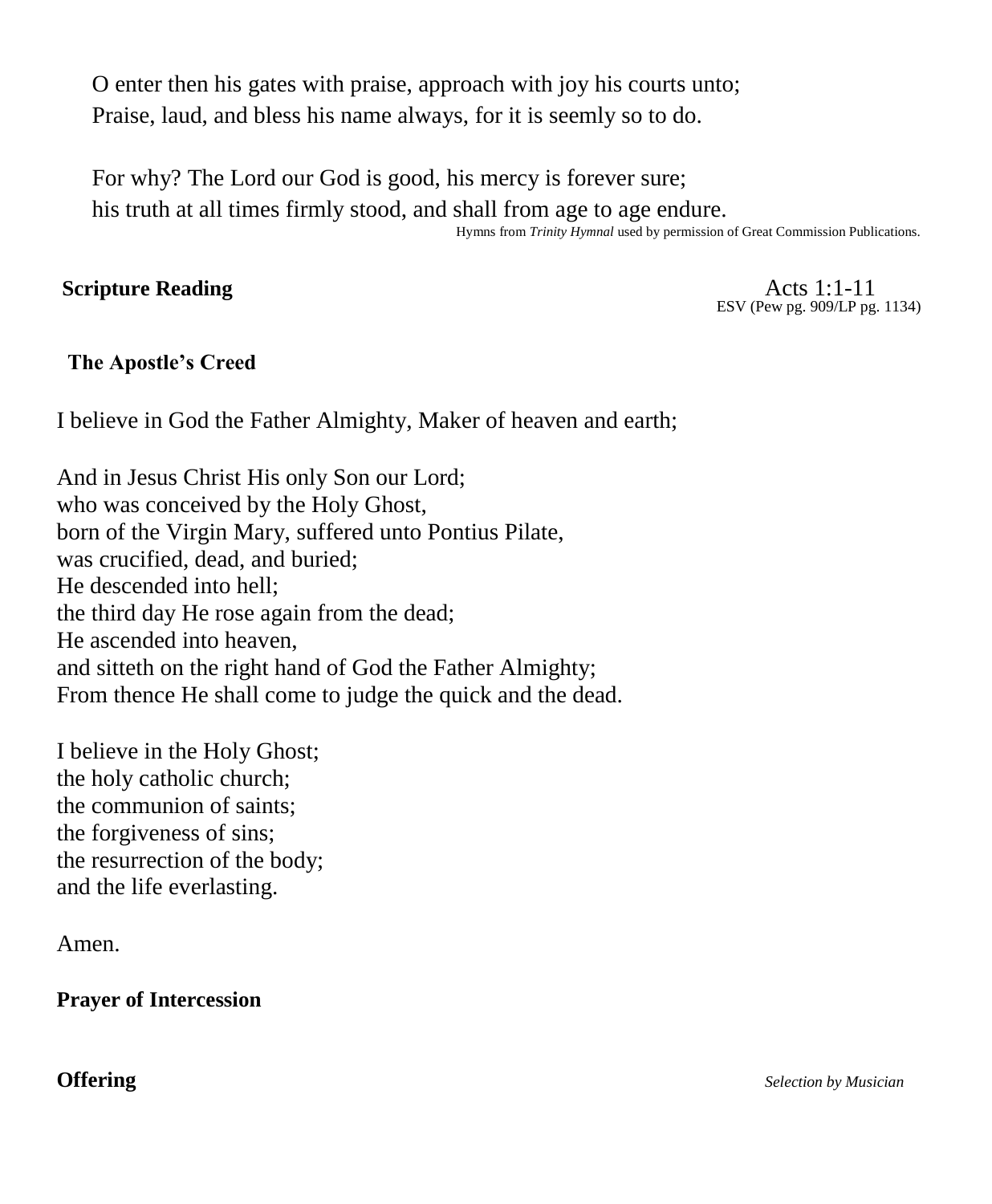### \***Doxology** No. 731

Praise God, from Whom all blessings flow; Praise Him, all creatures here below; Praise Him above, ye heav'nly host; Praise Father, Son, and Holy Ghost. Amen.

Hymns from *Trinity Hymnal* used by permission of Great Commission Publications.

#### **Prayer of Thanksgiving**

**\*Hymn of Preparation** *Our God, Our Help in Ages Past*No. 30 Our God, our help in ages past, our hope for years to come, our shelter from the stormy blast, and our eternal home:

Under the shadow of Your throne Your saints have dwelt secure; sufficient is Your arm alone, and our defense is sure.

Before the hills in order stood, or earth received her frame, from everlasting You are God, to endless years the same.

A thousand ages in Your sight are like an evening gone; short as the watch that ends the night before the rising sun.

The busy tribes of flesh and blood, with all their lives and cares, are carried downward by your flood, and lost in foll'wing years.

Time, like an ever-rolling stream bears all its sons away; they fly forgotten, as a dream dies at the op'ning day.

Our God, our help in ages past, our hope for years to come: O be our guard while troubles last, and our eternal home.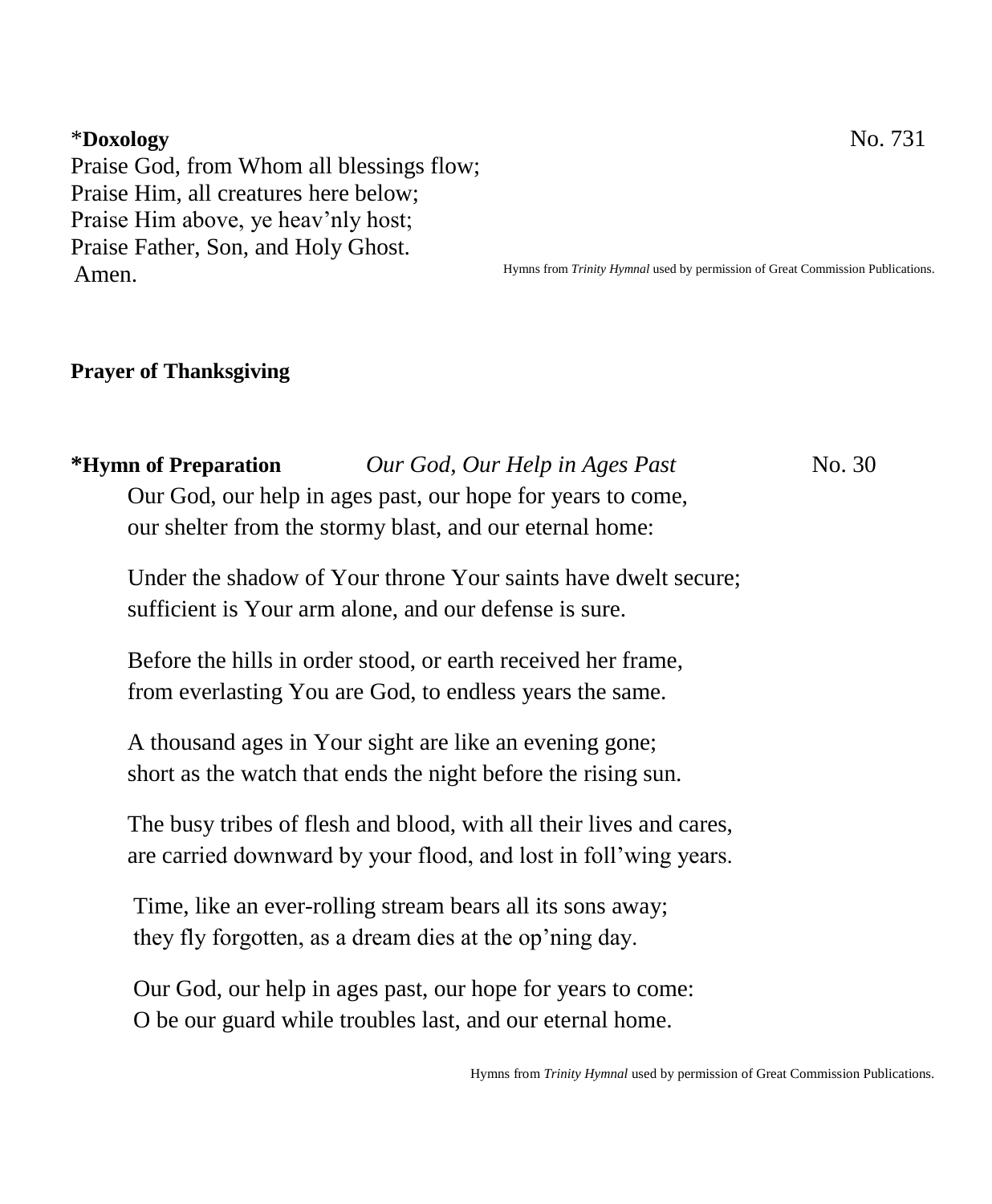1. Faith

2. Fulfillment

3. Failure

Questions:

- 1. Why was Peter overconfident in his faith? What makes us overconfident? How do you guard against this?
- 2. Why did Jesus instruct his disciples to arm themselves? What is the significance of this?
- 3. How is Jesus humanity on display in vv. 39-46? What does this tell you about his divine nature?
- 4. How do you see Genesis 3:15 being fulfilled in this passage? How do you see Luke 4:13 being fulfilled in this passage?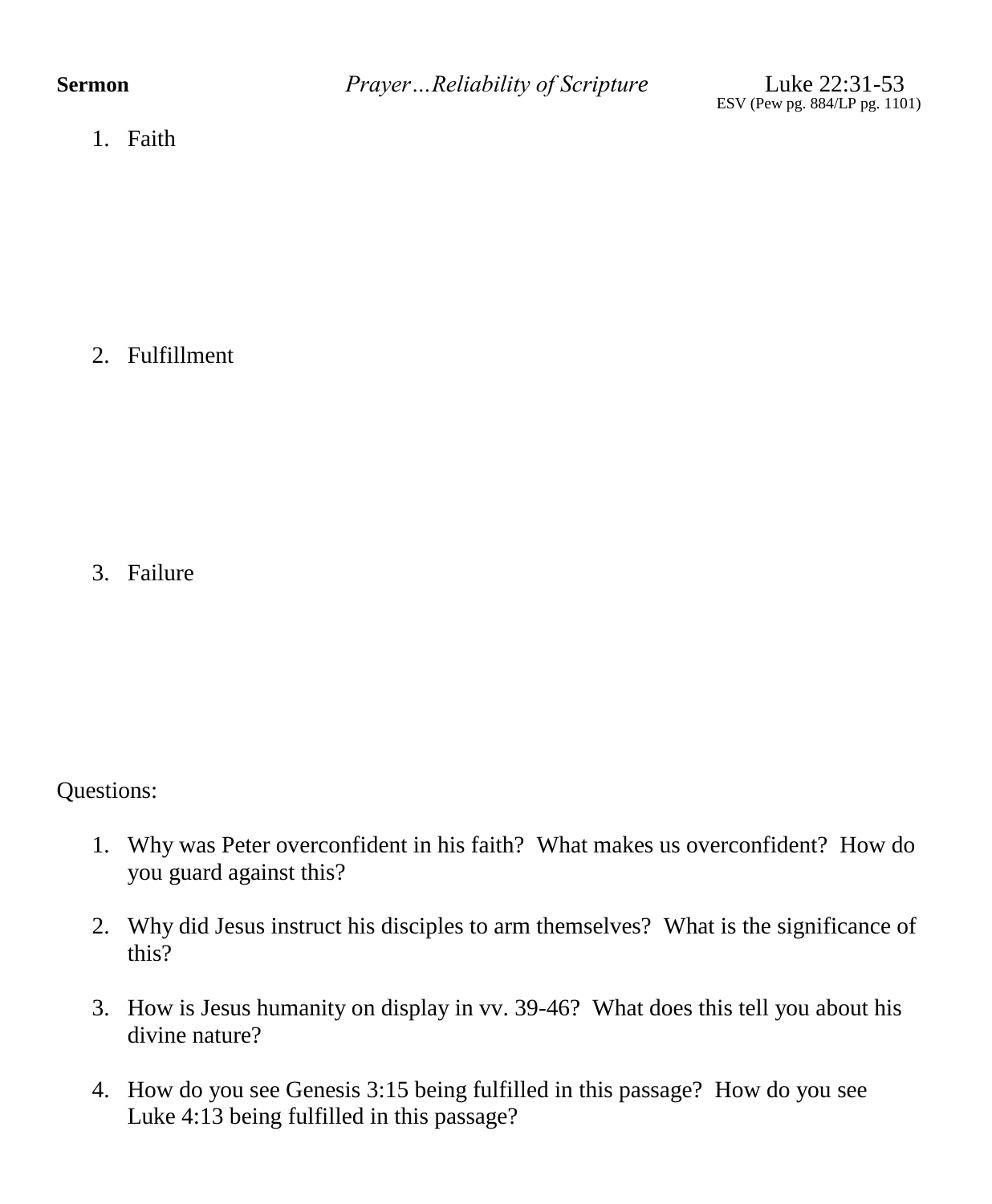# **The Lord's Supper**

(wine in the wine-colored cups and grape juice in the clear cups)

# *Sursum Corda* Leader: Lift up your hearts! **People: We lift them up to the Lord!**

Music: Selections from the Hymnal

Hymns from *Trinity Hymnal* used by permission of Great Commission Publications.

# **\*Hymn of Response** *Speak O Lord*



Words and Music: Keith Getty and Stuart Townend; ©2005 Thankyou Music All rights reserved. Reprinted with permission under CCLI #376630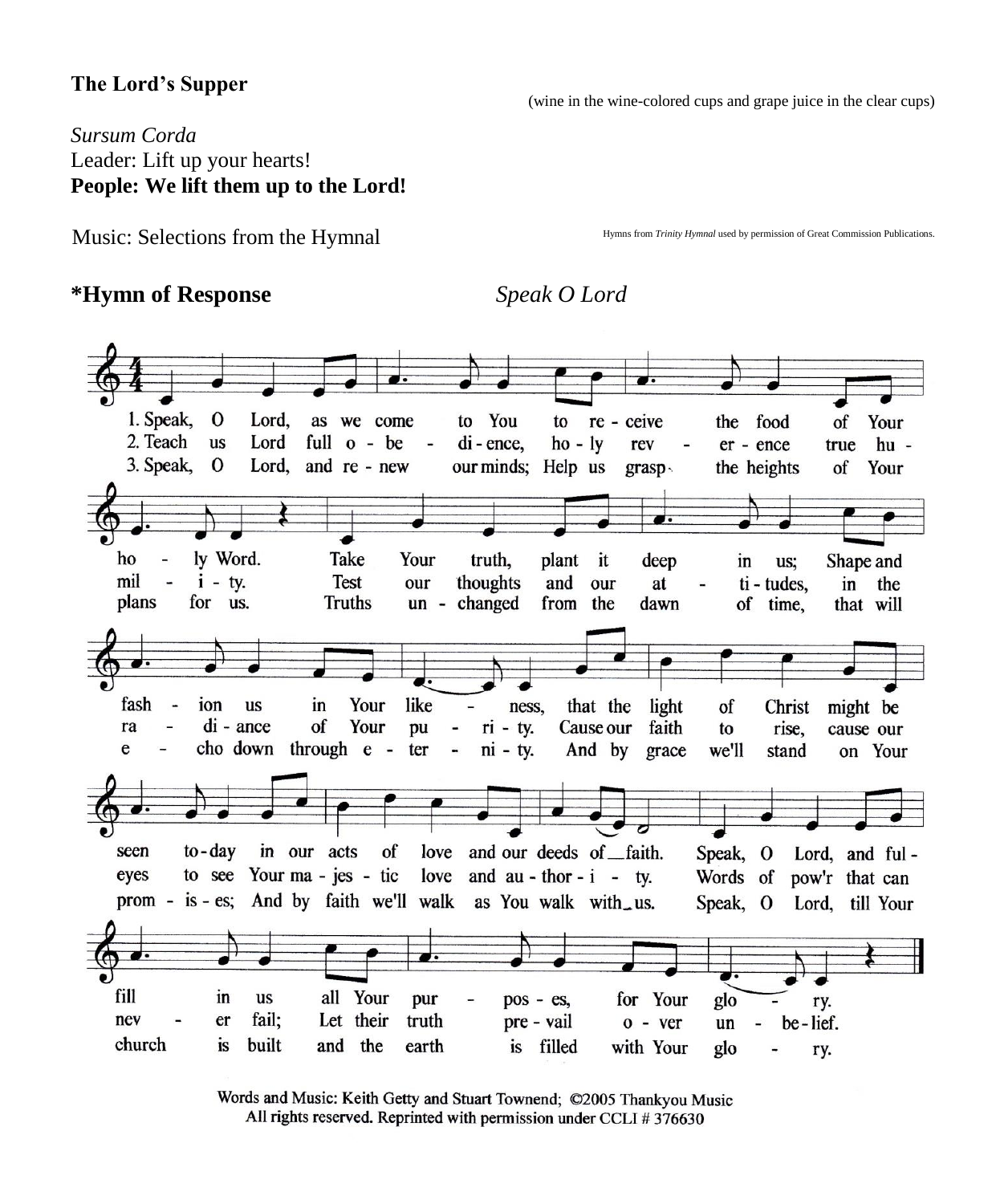# **\*Benediction**

**Postlude** 

# **\*Gloria Patri** No. 735Glory be to the Father, and to the Son, and to the Holy Ghost; as it was in the beginning, is now, and ever shall be, world without end. Amen, amen.

Hymns from *Trinity Hymnal* used by permission of Great Commission Publications. *Selection by Musician*

# **\* Congregation:** Please stand as able.

| Piano<br><b>Intercessory Prayer</b> |                                   | <b>TBD</b><br><b>Bruce Hrivnak</b>                                                                                      |  |  |
|-------------------------------------|-----------------------------------|-------------------------------------------------------------------------------------------------------------------------|--|--|
| <b>Weekly Calendar</b>              |                                   |                                                                                                                         |  |  |
| <b>DATE</b>                         | <b>TIME</b>                       | <b>EVENT</b>                                                                                                            |  |  |
| <b>SUN 1/2</b>                      | 10:30 AM<br>12:00 PM              | <b>NO Sunday School</b><br><b>Worship Service - LORD's Supper</b><br>Communicants Class @ Gretzinger's (lunch provided) |  |  |
| <b>WED 1/5</b>                      | $6:00$ PM                         | <b>Family Night</b>                                                                                                     |  |  |
| <b>THURS 1/6</b>                    | 6:30 PM                           | Men's Bible Study (Hebrews)                                                                                             |  |  |
| <b>SUN 1/9</b>                      | 9:20 AM<br>10:30 AM<br>12:00 PM   | <b>Sunday School</b><br><b>Worship Service</b><br>Communicants Class @ Gretzinger's (lunch provided)                    |  |  |
| <b>WED 1/12</b>                     | 9:30 AM<br>6:00 PM                | <b>Women's Morning Bible Study (Hebrews)</b><br><b>Women's Evening Bible Study (Hebrews)</b>                            |  |  |
| <b>SUN 1/16</b>                     | 9:20 AM<br>10:30 AM<br>12:00 PM   | <b>Sunday School</b><br><b>Worship Service</b><br><b>Communicants Class @ Gretzinger's (lunch provided)</b>             |  |  |
| <b>SUN 1/23</b>                     | $9:20$ AM<br>10:30 AM<br>12:00 PM | <b>Sunday School</b><br><b>Worship Service</b><br>Communicants Class @ Gretzinger's (lunch provided)                    |  |  |
| <b>WED 1/26</b>                     | 9:30 AM<br>6:00 PM                | <b>Women's Morning Bible Study (Hebrews)</b><br><b>Women's Evening Bible Study (Hebrews)</b>                            |  |  |
| <b>SUN 1/30</b>                     | $9:20$ AM<br>10:30 AM<br>12:00 PM | <b>Sunday School</b><br><b>Worship Service</b><br>Communicants Class @ Gretzinger's (lunch provided)                    |  |  |